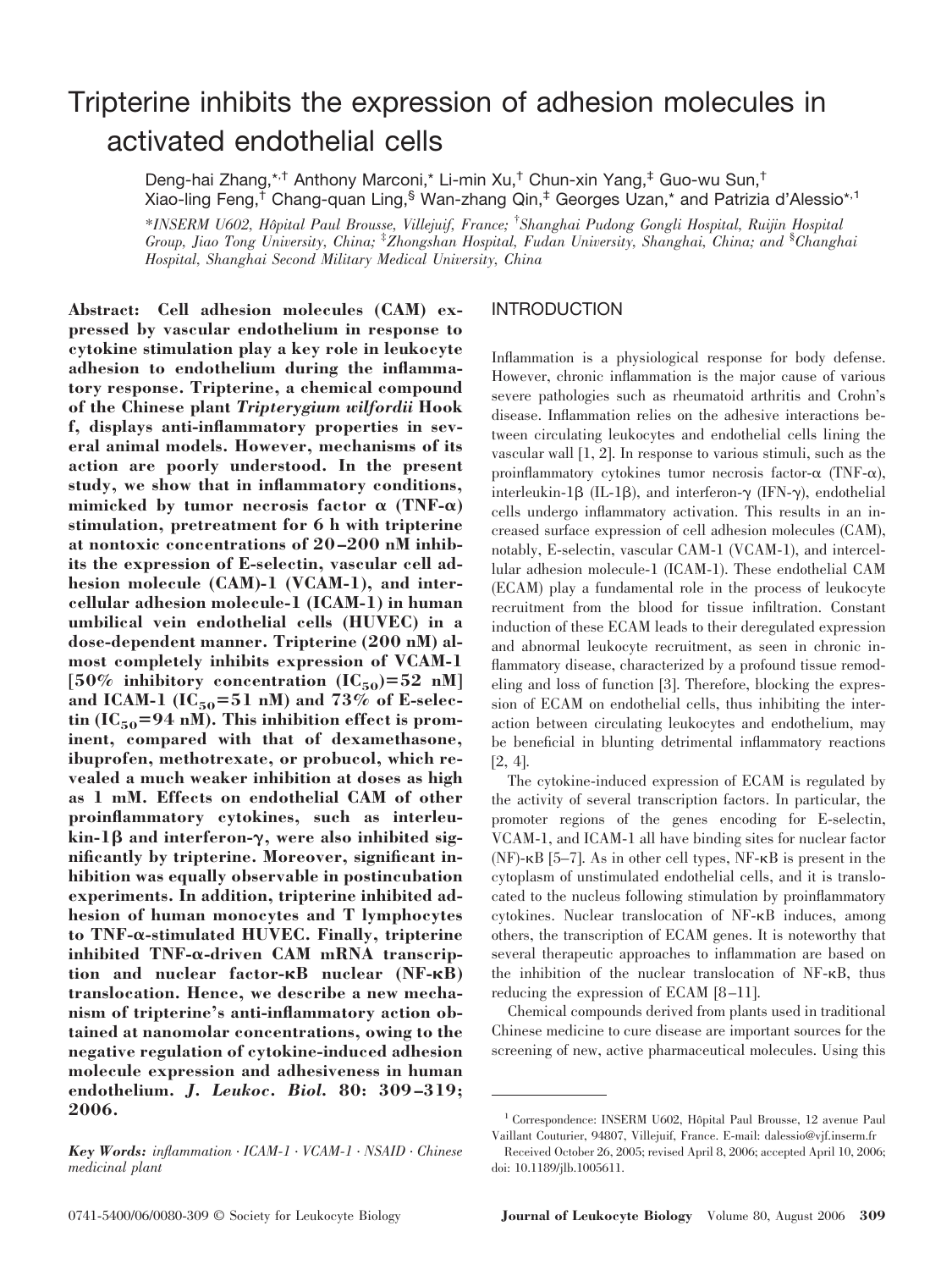approach, tripterine  $(C_{29} H_{38} O_4$ , MW 450.6), a triterpenoid from the Celastrae family, extracted from the Chinese plant *Tripterygium wilfordii* Hook f (TWHF) [12], has attracted much interest, especially in the field of anti-inflammation [13]. TWHF (whose Chinese name "Lei Gong Teng" means "thunder God vine") has been used for thousands of years in China as a remedy against arthritis and other rheumatic diseases, and its anti-inflammatory effects were proved by contemporary medicine [14]. The in vivo anti-inflammatory effects of tripterine have been demonstrated in animal models of collagen-induced arthritis [15], Alzheimer's disease [16], asthma [17], as well as in lupus-like mice [18, 19].

Nevertheless, the molecular mechanisms underlying the anti-inflammatory effect of tripterine are not yet fully understood. Several studies suggest that the relevant activity resides in the inhibition of the synthesis and secretion of proinflammatory cytokines [20, 21]. However, tripterine might also block other cytokine targets, such as the cytokine-driven expression of major histocompatibility complex II antigen [16] or inducible nitric oxide (NO) synthase, resulting in decreased NO production [22].

As mentioned above, one of the important events in inflammation is the proinflammatory cytokine-induced activation of endothelium and the resulting expression of a variety of adhesion molecules implicated in leukocyte tethering, thereby increasing their recruitment into the inflamed tissues. We made the hypothesis that tripterine might inhibit the proinflammatory, cytokine-dependent activation of endothelium. In fact, tripterine has been shown to inhibit the transcription of VCAM-1 caused by proinflammatory cytokines in murine endothelium [16]. Moreover, in some cell types, tripterine could block the nuclear translocation of  $NF- $\kappa$ B$ , a regulator of ECAM transcription [21].

To test our hypothesis, we examined the inhibitory effects of tripterine on the activation of human endothelium. We focused on the adherence of leukocytes to human endothelial cells activated by proinflammatory cytokines, sustained by the expression of inducible adhesion molecules. We also performed the comparison of tripterine with currently used, anti-inflammatory drugs, such as dexamethasone, ibuprofen, methotrexate, and probucol, for their efficiency in inhibiting the expression of endothelial adhesion molecules. The effect of tripterine on the nuclear translocation of NF- $\kappa$ B has also been evaluated. In conclusion, a new mechanism of tripterine's action is disclosed here, consisting of the inhibition of ECAM expressed during endothelial activation. This mechanism supports tripterine entirely as a potential pharmacological, anti-inflammatory molecule.

#### MATERIALS AND METHODS

#### **Reagents**

Culture media, endothelium growth medium-2 (EGM2), RPMI 1640, and EDTA-trypsin (with L-glutamine) were purchased from Gibco-BRL (Invitrogen SARL, Cergy Pontoise Cedex, France); fetal bovine serum (FBS), human fibroblast growth factor (hFGF)-B, vascular endothelial growth factor (VEGF), R3 -insulin-like growth factor-1 (IGF-1), and human epidermal growth factor (hEGF) were obtained from Cambrex Bio Science Walkersville, Inc. (Cambrex

Bio Science Paris, S.a.r.l., Emerainville, France); the human recombinant  $(hr)$ TNF- $\alpha$ , IL-1 $\beta$ , and avian mylobastosis virus  $(AMV)$  reverse transcription (RT) system were purchased from Promega France (Charbonnieres); bromodeoxyuridine (BrdUrd) kit flow cytometry assay kit, R-phycoerythrin (R-PE) conjugated mouse anti-human VCAM-1 (CD106) monoclonal antibody (mAb), R-PE-conjugated mouse anti-human E-selectin (CD62E) mAb, and R-PEconjugated mouse anti-human CD45 mAb came from BD Bioscience-Phar-Mingen (Becton Dickinson France SAS, Le Pont-De-Claix Cedex); fluorescein isothiocyanate (FITC)-conjugated mouse human ICAM-1 (CD54) antibody was purchased from Diaclone Company (Besançon, France); goat anti-human NF-KB p65 polyclonal antibody and FITC-conjugated mouse anti-goat polyclonal antibody were products of Santa Cruz Biotechnology, Inc. (CA); RNeasy Mini RNA extract kit was from Qiagen S.A. (Courtaboeuf Cedex, France), 2 quantitative polymerase chain reaction (qPCR) MasterMix Plus for SYBR Green, SYBR Green, and other PCR reagents, including 18S rRNA genomic control kit, were from Eurogentec (Seraing, Belgium); and dimethyl sulfoxide (DMSO) and 2-hydroxypropyl- $\beta$ -cyclodextrin, water-soluble dexamethazone, ibuprofen, methotrexate, probucol, hrIFN- $\gamma$ , and 3-(4,5-dimethylthiazol-2-yl)-2,5-diphenyl tetrazolium bromide (MTT) kit were purchased from Sigma Chemical Co. (Sigma-Aldrich Chimie S.a.r.l., Lyon, France). Tripterine (**Fig. 1**), provided by Professor Yang (Zhongshan Hospital, Fudan University, Shanghai, China), was extracted as described previously [23]. Except tripterine, all the reagents were stored and reconstituted according to the manufacturer's recommendations.

#### Human umbilical vein endothelial cell (HUVEC) isolation and culture

HUVEC were collected following normal deliveries from nonhypertensive, nondiabetic, nonsmoking women, as we described previously [24]. Cells were passaged in 25 cm<sup>2</sup> culture flasks in 5%  $CO<sub>2</sub>$  humidified air at 37°C in EGM2 supplemented with FBS (final concentration 5%, v/v), hFGF-B (0.4%), VEGF  $(0.1\%)$ , IGF  $(0.4\%)$ , R<sup>3</sup>-IGF-1  $(0.1\%)$ , hEGF  $(0.1\%)$ , penicillin, and streptomycin. Cells at Passages 3–5 were used for all experiments.

#### Drug preparation

Tripterine was dissolved in DMSO to a storage concentration of 100 mM. Water-soluble dexamethasone was dissolved in water to a stock concentration

#### Tripterine



Formula:  $C_{29}H_{38}O_4$ 

Molecular weight: 450

**Fig. 1.** Chemical structure and characteristics of tripterine. Origin from root of TWHF. Alternative name is celastrol. Determination of the structure: m.p.: 198200ºC. IR cm–1: 3272, 2952, 1700, 1636, 1584. UV nm: 425. EI-MS m/z: 450 (M<sup>+</sup>, base peak), 241, 202. <sup>1</sup>H-NMR (CDCl<sub>3</sub>)  $\delta$  ppm: 0.57, 1.09, 1.25, 1.28, 1.43 (each 3H, s, CH<sub>3</sub>), 2.21 (3H, s=C-CH<sub>3</sub>), 6.32 (1H, d, J=7.3 Hz=CH), 6.49 (1H, d, J=1.2 Hz=CH), 7.06 (1H, dd, J=7.3/1.2 Hz=CH);  $^{13}$ C-NMR (CDCl<sub>3</sub>)  $\delta$  ppm: 10.5q, 18.7q, 21.5q, 28.7t, 29.3qt, 29.5t, 30.7 s, 31.1t, 31.5q, 32.4q, 33.8t, 34.5t, 36.4t, 38.4q, 39.3 s, 39.9 s, 43.1 s, 44.3 d, 45.3 s, 118.3 d, 120.4 s, 120.6 d, 127.6 s, 135.4 d, 147.0 s, 165.0 s, 172.6 s, 178.3 s, 182.4 s. Purity determination. An external standard method by high-pressure liquid chromatography with Zorbax C<sub>18</sub> column as fixed phase and methanol-1% HAc (87:13) as mobile phase was adopted. The detection wavelength was 425 nm, the flow rate was 1.0 mL/min, and the purity was above 99.9%.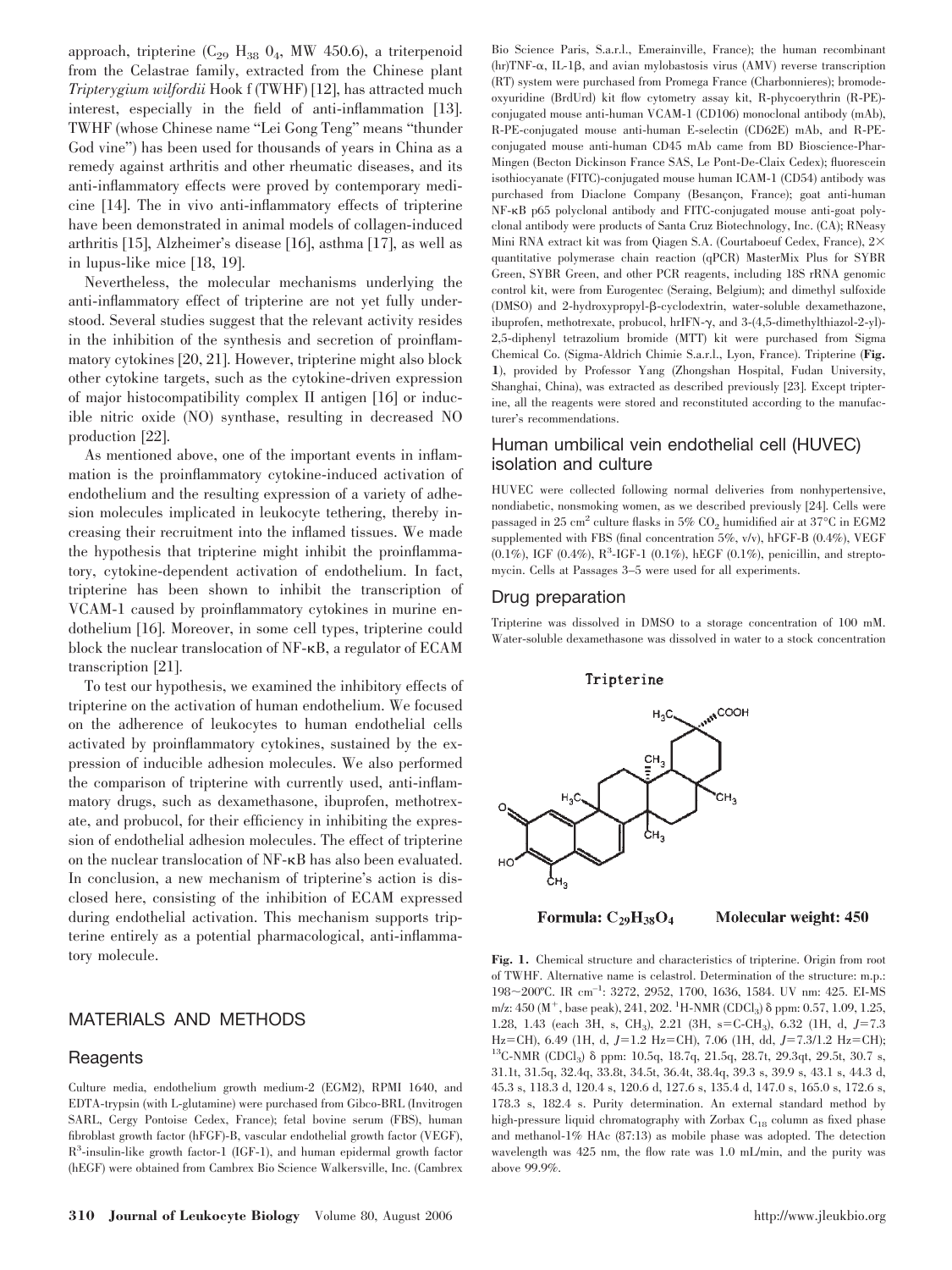of 25 mg/ml. Ibuprofen, methotrexate, and probucol were dissolved with ethanol to a stored concentration of 500 mM. All were kept at –20°C, and further dilutions with culture medium were prepared before use. DMSO at proper concentration served as control for tripterine and ethanol at proper concentration as control for ibuprofen, methotrexate, and probucol; the control for water-soluble dexamethasone was 2-hydroxypropyl- $\beta$ -cyclodextrin at the same concentration.

# Tripterine toxicity assays on HUVEC

For toxicity assays, we determined the effects of tripterine on cell number variation by MTT assay and on cell proliferation (S-phase determination), by BrdUrd incorporation. For cell number determination, HUVEC in 96-well culture plates, at nonconfluent and confluent distribution, were incubated with tripterine at various concentrations for 24 h before performing MTT assay as detailed in the following: After incubation with the drug, HUVEC were washed twice and resupplemented with 200 µl culture medium containing 10% MTT dye. After a further 4-h incubation, the cells were washed before the addition of 100 l DMSO. The plates were put in the dark, and continuous gentle shaking was performed for 30 min to thoroughly dissolve the MTT dye. The spectrometric absorbance at 545 nm (for formazan dye) and 690 nm (as a background level) was read using a microplate reader (Stat Fax-2100, Fisher Bioblock Scientific, Illkirch, France).

For proliferation assays, nonconfluent monolayers of HUVEC cultured in 24-well plates were incubated with tripterine at various concentrations for 24 h, and 45 min before ending the culture, the cells were loaded with BrdUrd. After 45 min of incubation with BrdUrd, the culture supernatants of the samples were collected and centrifuged to collect the floating cells, and the attached cells were detached by EDTA-trypsin treatment. The collected floating and detached cells from the same sample were mixed and washed twice with ice-cold phosphate-buffered saline (PBS). Harvested cells were fixed and permeabilized with the reagents provided in the kit at room temperature for 20 min according to the manufacturer and then washed. Following this, the cells were treated with DNase I for 1 h at 37°C to expose incorporated BrdUrd. The cells were then labeled with fluorescent anti-BrdUrd antibody for 20 min at room temperature in the dark. After washing the cells with PBS, 7-aminoactinomycin (7-AAD) was added before detection by flow cytometry (FACS-Calibur, Becton Dickinson, Franklin Lakes, NJ). The percentage of cells in S-phase was analyzed using the CellQuest software.

For these two tests, samples with proper concentration of DMSO were used as control.

## Drug treatment of HUVEC

To test the effects of the drug on the expression of endothelial CAM, we carried out preincubation, as well as postincubation tests. In preincubation experiments, HUVEC were grown in 24-well culture plates to confluence and then subjected to various concentrations of tripterine or dexamethasone, ibuprofen, and methotrexate probucol (using the solvents of each drug at their respective concentrations as control) for 6 h before stimulation with TNF- $\alpha$  (10 ng/ml), IL-1 $\beta$  (5 ng/ml), or IFN- $\gamma$  (100 ng/ml) for 4 h (induction of E-selectin) or 18 h (induction of VCAM-1 and ICAM-1) [25–28]. In postincubation experiments, the order of loading tripterine and cytokines was reversed, i.e., confluent HUVEC were prestimulated with TNF- $\alpha$  (10 ng/ml), IL-1 $\beta$  (5 ng/ml), or IFN- $\gamma$ (100 ng/ml) for 6 h and then loaded with tripterine or a proper concentration of DMSO (control) for another 18 h. In preincubation or postincubation experiments, HUVEC without any treatment served as negative control.

To test the effects of tripterine on the expression of ECAM mRNA, nuclear translocation of NF-KB, and adhesion of some types of leukocytes, HUVEC were grown to confluence in six-well culture plates, on coverslips put into six-well culture plates, and in 24-well culture plates, respectively. Cells were then pretreated with DMSO or tripterine (200 nM) for 6 h before 1 h (for  $NF$ - $\kappa B$ detection) or 18 h (for transcription and adhesion assays) stimulation with TNF- $\alpha$  (10 ng/ml) and subjected to each particular protocol for further treatment, as detailed in the following.

#### Flow cytometry analysis of ECAM

The expression of three adhesion molecules, ICAM-1, VCAM-1, and Eselectin, was analyzed by flow cytometry. After being treated as described above, the HUVEC were detached by trypsine-EDTA treatment, collected, and washed twice in a cold solution of PBS containing 0.5% bovine serum albumin (BSA). Cells  $(5\times10^5)$  were then resuspended in 50 µL PBS-0.5% BSA solution containing appropriate concentrations of the antibodies raised against the three adhesion molecules: mouse anti-human ICAM-1-FITC (Diaclone, 10 µL for 10<sup>6</sup> cells), mouse anti-human VCAM-1-PE (Becton Dickinson, 20 µL for 10<sup>6</sup> cells), and mouse anti-human E-selectin-PE (Becton Dickinson, 20  $\mu$ L for  $10^6$ cells). Corresponding mouse immunoglobulin G1 isotypes labeled with FITC or PE in parallel were used as controls. After 30 min incubation at 4°C in the dark, cells were washed twice and analyzed immediately by flow cytometry. All cytometry analyses were performed on a FACSCalibur cytometer (Becton Dickinson) using the CellQuest software. A gate was established to target intact endothelial cells for adhesion molecule expression studies on the basis of adequate forward-scatter versus side-scatter (SSC) patterns.

#### Adhesion assay

Peripheral blood mononuclear cells (PBMC) were separated from peripheral blood of healthy donors by implementing a standard Pancoll procedure. PBMC, Jurkat, Raji, or U937 cells (purchased from American Type Culture Collection, Manassas, VA) at  $2 \times 10^5$ /mL were cultured in RPMI 1640 supplemented with 10% fetal calf serum in 5%  $CO<sub>2</sub>$  humidified air at 37°C. The adhesion of PBMC, Jurkat, Raji, or U937 cells, coincubated with confluent HUVEC, was quantified by the ratio of leukocytes over endothelial cells by means of flow cytometric discrimination of leukocytes and HUVEC based on anti-CD45 labeling, as described in the literature [29]. Following different treatments, confluent HUVEC were washed, and 1 mL suspension of cells containing  $5 \times$ 10<sup>5</sup> PBMC, Jurkat, Raji, or U937 cells was added and incubated for 45 min at 37°C. Next, the nonadherent cells were removed by mechanical shaking of the plate for 3 min at 150 oscillations per min and gently washed three times with PBS. HUVEC, as well as PBMC or leukemic cells adhering to a HUVEC monolayer, were detached by treatment with EDTA-trypsin. Samples were labeled with anti-human R-PE-CD45, which recognizes PBMC or leukemia cells. A cytometer was set to acquire 10,000 events (HUVEC plus PBMC or leukemic cells). The number of CD45-positive cells was counted by CellQuest software, and the ratio of PBMC or leukemic cells over HUVEC was calculated.

## Conventional RT-PCR detection of endothelial CAM mRNA in HUVEC

Total RNA was isolated from cultured cells by the RNeasy Mini kit. One-fifth of the total RNA obtained from each sample was used for RT in a 20- l reaction mixture by the AMV transcription system, as indicated by the manufacturer. Incubation was carried out at 42°C for 1 h. The temperature of the reaction was then set to 95°C to inactivate the enzyme and finally lowered to  $4^{\circ}$ C. An aliquot of cDNA  $(2 \mu I)$  was dissolved in 50  $\mu I$  of a reaction mixture containing 100 pM doexy-unspecified nucleoside 5'-triphosphates, 10 pmol forward and reverse primers, 1.5 mM  $MgCl<sub>2</sub>$ , 2.5 U Taq polymerase, and  $1\times$ reaction buffer. The amplification profile consisted of an initial denaturation step at 94°C for 3 min followed by a denaturation at 94°C for 30 s, annealing at 58°C for 40 s, and extension at 72°C for 40 s. After 30 PCR cycles, extension time in the last cycle was set to 7 min, and then the PCR product was kept at 4°C. Amplification products obtained by PCR were separated electrophoretically on 1% agarose gel. Images of ethidium bromide-stained bands were photographed with a gel photo system (Fisher Bioblock Scientific).

The following sets of primers were used in PCR amplification [30]: Eselectin: sense 5' AAA ATG TTC AAG CCT GGC AGT TCC 3', antisense 5' GTG GTG ATG GGT GTT GCG GTT TCA 3'; VCAM-1: sense 5' TGA GCG GGA AGG TGA GGA GTG AGG 3', antisense 5' CAG GAT GGA GGA AGG GCT GAC CAA 3'; ICAM-1 sense 5' CAC AAG CCA CGC CTC CCT GAA CCT A 3', antisense 5' TGT GGG CCT TTG TGT TTT GAT GCT A 3'; glyceraldehyde 3-phosphate dehydrogenase (GAPDH; primers were the same as previously published [31]): sense 5' TCC AGA ACA TCA TCC CTG CCT CTA3', antisense 5' TGA GCT TGA CAA AGT GGT CGT TGA 3'.

#### Real-time RT-PCR quantification of endothelial CAM mRNA levels

Real-time PCR was performed with an ABI PRISM 7700 sequence detection system (Applied Biosystems, Foster City, CA). In our experiment, 18S rRNA in each HUVEC sample was amplified and detected using the 18S rRNA control kit fluorescein-tetramethylrhodamine as an internal reference. Simul-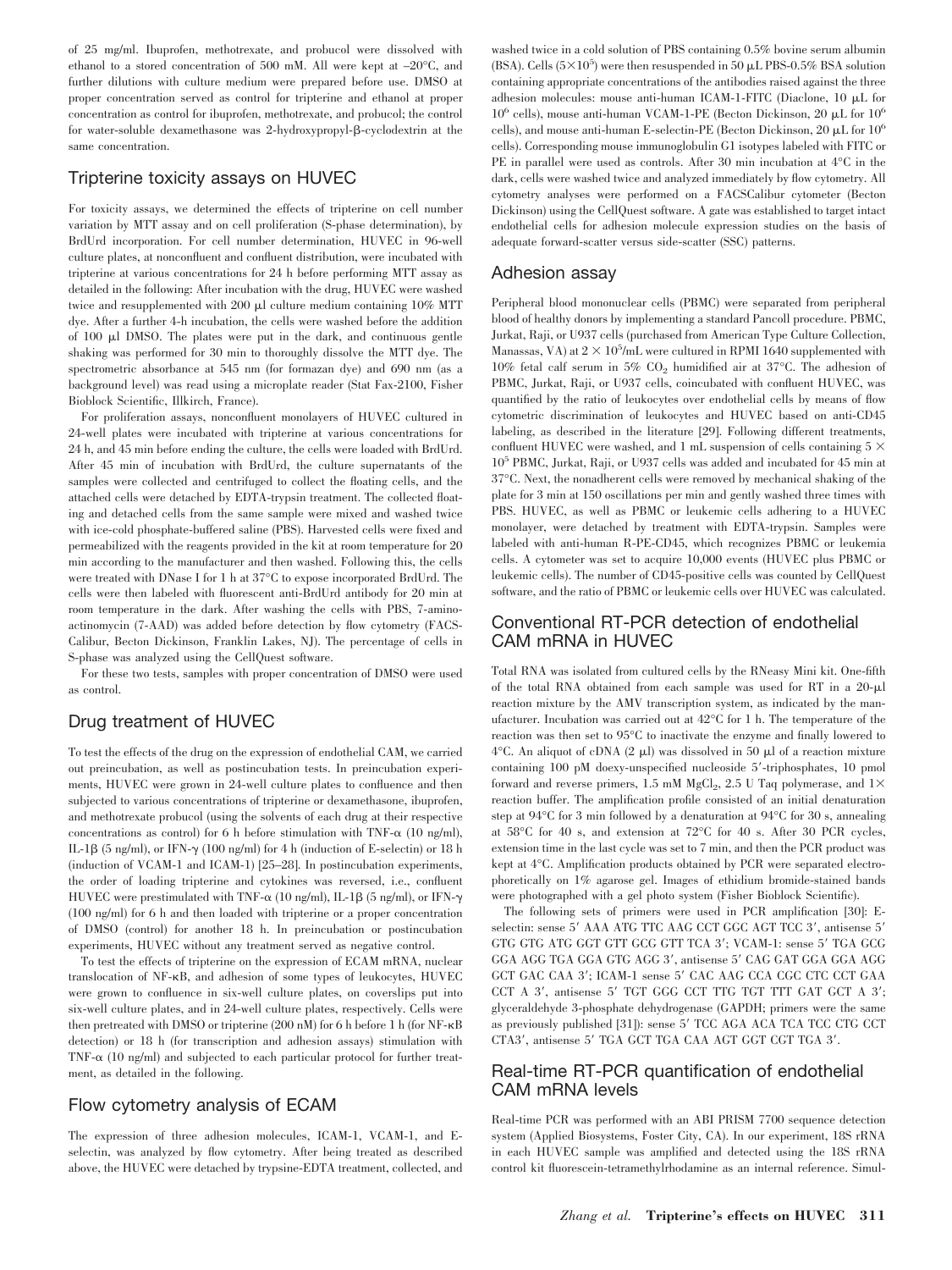taneously, the various ECAM genes were amplified using the primer couples described above and detected by SYBR Green fluorescence. Briefly, the cDNA of each HUVEC sample was synthesized as described in the conventional RT-PCR section. HUVEC cDNA sample (2.5 µl) was subjected to real-time PCR for amplification of ECAM genes and 18S rRNA under the same amplification conditions, although in separate wells of the same microplate. All real-time PCR reactions were carried out in triplicate, in a 25-µl reaction volume that contained  $1 \times$  qPCR MasterMix Plus for SYBR Green, 400 nM each of the forward and reverse primer, 5 mM  $\rm{MgCl}_{2}, 200~\mu M$  deoxy-adenosine 5'-triphosphate, deoxy-cytidine 5'-triphosphate, and deoxy-guanosine 5'triphosphate, 400 µM deoxy-uridine 5'-triphosphate, 0.625 U AmpliTaq Gold,  $0.25 \mu M$  Amperase uracyl N-glycosylase (UNG), and  $1 \times$  TaqMan buffer. The mixture was incubated for 2 min at 50°C to enable UNG cleavage. AmpliTaq Gold was then activated by incubation for 10 min at 95°C. The subsequent thermal profile for SYBR Green real-time RT-PCR was 50 cycles of 95°C for 15 s and 60°C for 1 min. For each PCR, a standard curve was produced using six successive 1:10 dilutions of an ECAM-positive HUVEC sample. The relative amounts of mRNA for each tested ECAM gene in the samples were calculated by comparison with this standard curve. Results were normalized using the corresponding 18S rRNA value of the calibrator curve to perform a final ratio between the 18S rRNA content and ECAM mRNA expression in each sample [32].

# Confocal microscopy observation and quantification of NF-<sub>K</sub>B nuclear translocation

After drug treatment, HUVEC cultured on coverslips were washed with PBS and fixed with precooled polyformaldehyde at 4°C for 20 min before two washings with PBS. Cells were labeled with goat anti-human NF- $\kappa$ B component p65 in solution containing 0.01% saponin for 2 h at 4°C. After three successive washings with PBS, FITC-conjugated mouse anti-goat secondary antibodies were added and incubated for 40 min at 4°C in the dark. At the end of the experiment, the cells were washed and covered with the fluorescent preservative reagent Mowiol containing propidium iodide (PI; for nuclear staining). The coverslips, covered by a cell monolayer, were reversed and mounted on a slide. Observations were carried out by confocal microscopy (Leica, Wetzlar, Germany).

The intensities of green light (NF-KB staining, arbitrary units) in cell cytoplasmic and nuclear areas were detected by Mivnt cellular image processing software (ShineTech Company, Shanghai, China). Specifically, nuclear areas were determined by the PI staining. The percentage of NF-KB distribution in the nuclear versus whole cell area was calculated using the following equation: percent of  $NF-\kappa B$  labeling in nuclear area  $=$  (intensities of green light in the nuclear area–background in the nuclear area)/(intensities of green light in the whole cell–background in the whole cell)  $\times$  100.

## Statistical analysis

Student's  $t$ -test was used to test for statistical significance ( $P < 0.05$  indicating significance) of differences in CAM fluorescence intensities detected by flow cytometry and in the ratio of PBMC over HUVEC in adhesion experiments.

## RESULTS

# Concentration-dependent effects of tripterine on the viability and proliferation of HUVEC

With confluent HUVEC, MTT assays showed that incubation with tripterine for 24 h at concentrations lower than  $1 \mu M$  had no effect on the number of living cells. In contrast, at concentrations above 1 M, tripterine began to reduce the number of living cells (detected as a 10% reduction of the relative light absorbance in this assay; **Fig. 2A**). The loss of cells was partially a result of apoptosis, as some of the dead cells were Annexin V-positive, and PI staining was negative (data not shown). However, in nonconfluent, proliferating HUVEC, the reduction of cell number began at doses above 600 nM (Fig.



**Fig. 2.** Concentration-dependent effects of tripterine on cell survival and proliferation. (A) The number of viable HUVEC after incubation for 24 h with tripterine at indicated concentrations was determined by MTT assay. Cell counts of HUVEC before or after reaching confluence were reduced (defined by 10% reduction of absorbance of light) by tripterine at concentrations exceeding 600 nM and 1000 nM, respectively. The relative absorbance of drug samples was calibrated on DMSO control, set as 100%. Data points represent the mean value of three separate experiments performed in triplicate. (B) The effects of tripterine on the proportion of S-phase cells in the nonconfluent HUVEC cell cycle were determined by flow cytometry based on BrdUrd incorporation. HUVEC were incubated with medium containing DMSO alone or tripterine for 24 h. Forty-five minutes before the end of the culture, BrdUrd was added. The harvested cells were fixed and permeabilized, labeled with anti-BrdUrd antibody, stained with 7-AAD, and detected by flow cytometry. The numbers in the panel represent: 1, DMSO (with percentage of cells in S-phase 16.1%); 2–6: samples with tripterine at 400 nM (16.9%), 600 nM (9.1%), 800 nM (1.9%), 1000 nM (0.7%), and 1200 nM (0.4%), respectively.

2A), i.e., lower than that observed for confluent cells. One of the differences between nonconfluent and confluent cells is that the former are capable of proliferation, and the latter cease to be. Thus, the greater sensitivity of nonconfluent HUVEC toward tripterine might be a result of an inhibitory effect on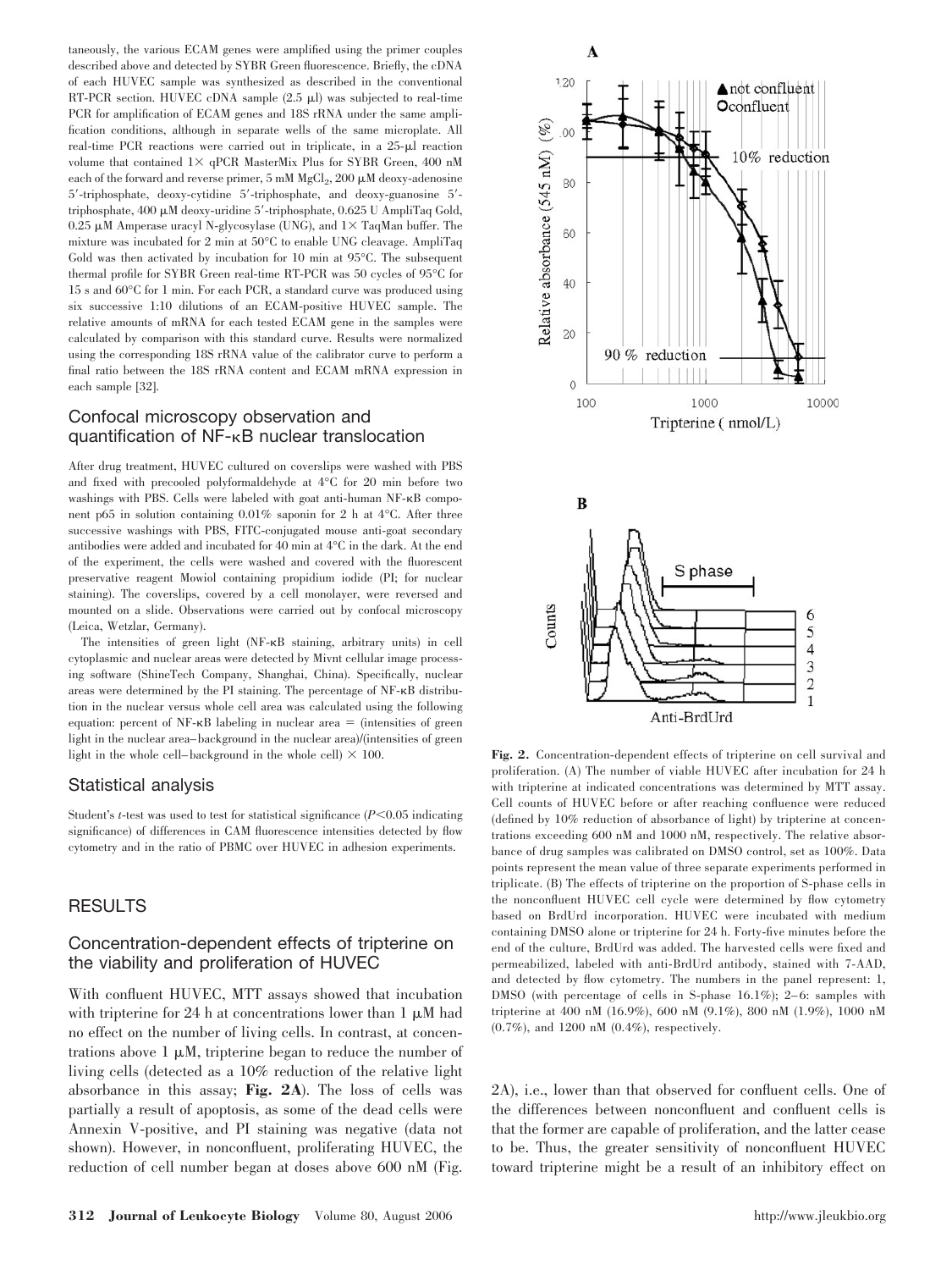proliferation by tripterine. This was confirmed by a dosedependent reduction of the cell populations in S-phase caused by tripterine at concentration exceeding 600 nM, as proved by BrdUrd labeling (Fig. 2B). Therefore, the dose of tripterine used in all of the following experiments was below 200 nM to exclude toxicity.

## Inhibitory effects of tripterine on ECAM expression stimulated by TNF- $\alpha$

In the absence of any stimulation, the surface expression of E-selectin, VCAM-1, and ICAM-1 in HUVEC was weak, and tripterine alone showed no detectable effects on the three ECAM expressions in unstimulated HUVEC. Following 4 h stimulation with TNF- $\alpha$  (10 ng/ml), surface expression of Eselectin on HUVEC was induced dramatically, and higher inductions of VCAM-1 and ICAM-1 were detected following a stimulation of 18 h. Pretreatment with tripterine for 6 h inhibited the effects of TNF- $\alpha$  on the induction of these three ECAM in a concentration-dependent manner, as determined by flow cytometry (**Fig. 3, A–C**). The inhibitory effects of tripterine were detected at concentrations as low as 20 nM, and 73% of E-selectin and more than 90% of VCAM-1 and ICAM-1 expression were suppressed by 200 nM tripterine. The inhibitory effects were more prominent for VCAM-1 and ICAM-1 than for E-selectin, in that the 50% inhibitory concentrations for VCAM-1, ICAM-1, and E-selectin were 52 nM, 51 nM, and 94 nM, respectively (Fig. 3D).

# Inhibitory effects of tripterine treatment on ECAM expression in HUVEC following stimulation with IL-1 $\beta$  and IFN- $\gamma$

Aside from TNF- $\alpha$ , other cytokines, notably, IL-1 $\beta$  and IFN- $\gamma$ , are also involved in inflammation. We therefore investigated the effects of tripterine on these two cytokines. IL-1 $\beta$  (5 ng/ml) strongly induced the three ECAM, and IFN- $\gamma$  (200 ng/ml) was less potent and even showed no effect on E-selectin. Preincubation with 100 or 200 nM tripterine for 6 h significantly inhibited the effects of the two cytokines (**Table 1**). The inhibitory effect of tripterine was marked in HUVEC stimulated with IL- $1\beta$  as compared with those stimulated with IFN- $\gamma$ . Consistent with what was observed with TNF- $\alpha$ , the inhibitory effect displayed by tripterine following IL-1 $\beta$  stimulation was more relevant for VCAM-1 and ICAM-1 than for E-selectin.



**Fig. 3.** Concentration-dependent inhibition by tripterine of the expressions of ECAM in HUVEC stimulated by TNF- $\alpha$ . The cells were treated with culture medium only or subjected to different treatments at the indicated concentrations (medium containing DMSO as control, at the corresponding concentration of the drug) for 6 h and then stimulated by TNF- $\alpha$  for 4 h (E-selectin) or 18 h (ICAM-1 and VCAM-1). (A–C) Respective histogram plots of flow cytometric detection of E-selectin, VCAM-1, and ICAM-1 expression in HUVEC pretreated with tripterine. In each panel, the order of plots is as follows: 1, culture medium only; 2, pretreatment with DMSO before stimulation with TNF- $\alpha$ ; 3–9, pretreatment with 1 nM, 20 nM, 40 nM, 60 nM, 80 nM, 100 nM, and 200 nM tripterine, respectively, before stimulation by TNF- $\alpha$ . Each panel represents three independent repeats. (D) Relative fluorescence intensities of ICAM-1, VCAM-1, and E-selectin detected by flow cytometry in HUVEC. The relative fluorescence intensities were calculated by comparison with the sample stimulated with TNF- $\alpha$  after pretreatment with DMSO, the fluorescence intensity of which was set as 100%. Each point represents the mean value from three independent experiments.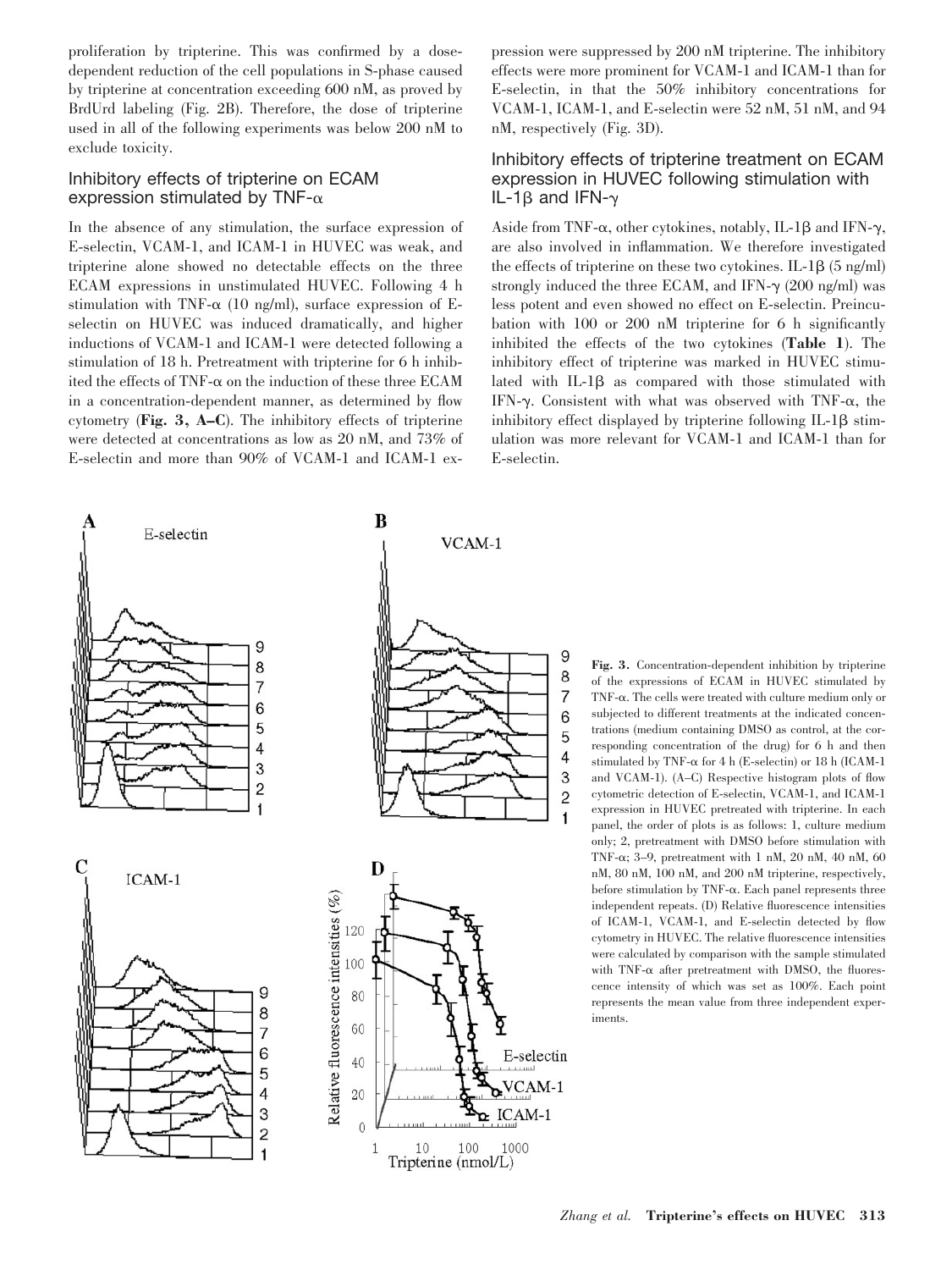TABLE 1. Inhibitory Effects of Preincubation with Tripterine on Three ECAM Expressions Detected by Flow Cytometry in Samples Stimulated with IL-1 $\beta$  and IFN- $\gamma$  (n = 3)

|                           | Fluorescence intensity (mean $\pm$ SD) |                   |                  |
|---------------------------|----------------------------------------|-------------------|------------------|
|                           | E-selectin                             | VCAM-1            | ICAM-1           |
| Unstimulated              | $7 \pm 1.2$                            | $6 \pm 1.3$       | $6 \pm 6.1$      |
| IL-1 $\beta$ -stimulated  | $225 \pm 9.0$                          | $229 \pm 46.2$    | $248 \pm 12.6$   |
| 100 nM tripterine         | $165 \pm 12.1**$                       | $46 \pm 14.3***$  | $55 \pm 12.6***$ |
| 200 nM tripterine         | $118 \pm 21.4**$                       | $21 \pm 3.6^*$    | $25 \pm 4.8$ *** |
| IFN- $\gamma$ -stimulated | $7 \pm 0.5$                            | $22 \pm 2.6$      | $24 \pm 2.1$     |
| 100 nM tripterine         | $8 \pm 0.6$                            | $12 \pm 1.0^{**}$ | $14 \pm 1.4**$   |
| 200 nM tripterine         | $8 \pm 1.0$                            | $10 \pm 0.9**$    | $12 \pm 1.8**$   |

 $* P < 0.05$ ;  $* P < 0.01$ ;  $* P < 0.001$ , compared with the samples stimulated with cytokines but not pretreated with the drug.

# Postincubation inhibitory effects of tripterine on VCAM-1 and ICAM-1 in HUVEC prestimulated by three inflammatory cytokines

In clinics, when a drug is administrated to a patient during an acute episode of rheumatic disease, the inflammation is already established, and endothelium is already activated by cytokines. Thus, activation of endothelium far precedes drug application. Therefore, to approach such a situation, we added tripterine on cells that were already activated by cytokines. In tripterine postincubation experiments, HUVEC were first incubated with cytokines for 6 h and thereafter, with tripterine for another 18 h. At a concentration of 200 nM, tripterine inhibition of  $TNF-\alpha$ -stimulated expression of VCAM-1 and ICAM-1 was lower than that obtained in preincubation assays but yet still significant with an inhibition of over 70%. The inhibitions of VCAM-1 and ICAM-1 observed following stimulation by IL-1 $\beta$ and IFN- $\gamma$  were similar in pre- and postincubation experiments (**Table 2**). As the postincubation experiments lasted beyond the peak of ECAM induction, the expression of VCAM-1 and ICAM-1 measured was lower than those detected in the preincubation experiments. Moreover, E-selectin expression had already faded after 6 h TNF- $\alpha$  stimulation, and with an additional 18 h (postincubation), it decreased to the unstimulated level, even in the absence of treatment with tripterine (data not shown). Nevertheless, despite the expression shift as a result of longer incubation time, the postincubation experiment clearly showed an inhibitory effect of tripterine on ICAM-1 and VCAM-1.

# Inhibitory effects of tripterine on the adhesion of leukocytes to TNF- $\alpha$ -activated endothelial monolayers

Theoretically, inhibition of expression of ECAM should reduce the adhesive properties of the endothelial cell monolayers, leading to a reduction of leukocyte recruitment. We thus tested this possibility by measuring the adhesion of leukocytes put in the presence of an activated endothelial monolayer. The leukocyte common antigen CD45 is expressed by PBMC and several leukemia cell lines such as Jurkat, Raji, and U937 cells, but not by HUVEC. Based on this marker, the leukocyte and HUVEC populations put together in coincubation systems were easily discriminated by flow cytometry (**Fig. 4A**) after labeling with anti-CD45 antibody. The capacity of HUVEC to tether PBMC in a 45-min coculture system was increased significantly by 18 h stimulation with TNF- $\alpha$  (10 ng/ml) and was partially but significantly inhibited by preincubation of HUVEC with 200 nM tripterine for 6 h. The adhesion of Jurkat (T lymphoblastic lineage), Raji (B lymphoblastic lineage), and U937 (monocytic lineage) cells on HUVEC monolayers was also increased significantly by TNF- $\alpha$  stimulation of HUVEC (Fig. 4B). Again, pretreatment with tripterine inhibited the increased adhesion of these cells. The inhibitory effect of tripterine was more pronounced with Jurkat and U937 cells than with Raji cells: Increased adhesion of Jurkat and U937 was almost completely suppressed by tripterine, whereas adhesion of Raji cells was not inhibited significantly. These interesting results require further investigation.

# Tripterine inhibited the transcription of ECAM mRNA induced by TNF- $\alpha$

We performed conventional and real-time qRT-PCR to observe the effects of tripterine on the expressions of ECAM mRNAs induced by TNF- $\alpha$  (Fig. 5).

Regarding E-selectin, 4 h and 18 h of stimulation by TNF- $\alpha$ showed a marked induction of the corresponding mRNA expression, although more pronounced after 4 h than 18 h. However, 6 h of pretreatment by tripterine induced a dramatic inhibitory effect on TNF- $\alpha$  stimulation at 4 and 18 h. Indeed, for VCAM-1 and ICAM-1, induction of their respective mRNA expressions was equally observable after 4 and 18 h of stimulation by TNF- $\alpha$ , although more sustained at 18 h. Again, a 6-h pretreatment with tripterine showed a considerable reduction of ECAM mRNA expression after 4 or 18 h stimulation by TNF- $\alpha$ .

To further confirm the inhibiting effects of tritperine highlighted above, we then performed a real-time qRT-PCR for ICAM-1 with 18S rRNA as an internal standard. The expression intensity of ICAM-1 following  $4 h$  TNF- $\alpha$  stimulation was 93.5-fold that of the DMSO sample, whereas 6 h of pretreatment with tripterine reduced it to 26.9-fold (inhibition rate of 72%). With 18 h of stimulation by TNF- $\alpha$ , the expression of

TABLE 2. Inhibitory Effects on VCAM-1 and ICAM-1 Expressions after Postincubation with Tripterine in Samples Prestimulated with Cytokines as Detected by Flow Cytometry  $(n = 3)$ 

| Fluorescence intensities<br>$(\text{mean} \pm \text{SD})$ |                    |
|-----------------------------------------------------------|--------------------|
| VCAM-1                                                    | ICAM-1             |
| $5 \pm 0.9$                                               | $6 \pm 1.4$        |
| $125 \pm 25.0$                                            | $456 \pm 37.5$     |
| $27 \pm 11.8***$                                          | $163 \pm 12.2$ *** |
| $22 \pm 15.9***$                                          | $137 \pm 7.6***$   |
| $40 \pm 0.8$                                              | $184 \pm 30.2$     |
| $14 \pm 1.0***$                                           | $80 \pm 1.2$ **    |
| $8 \pm 0.4***$                                            | $59 \pm 4.3$ **    |
| $16 \pm 1.0$                                              | $40 \pm 3.7$       |
| $8 \pm 0.3$ ***                                           | $23 \pm 3.7**$     |
|                                                           |                    |

\*\*  $P < 0.01$ ; \*\*\*  $P < 0.001$ , compared with the samples stimulated with cytokines but not pretreated by drugs.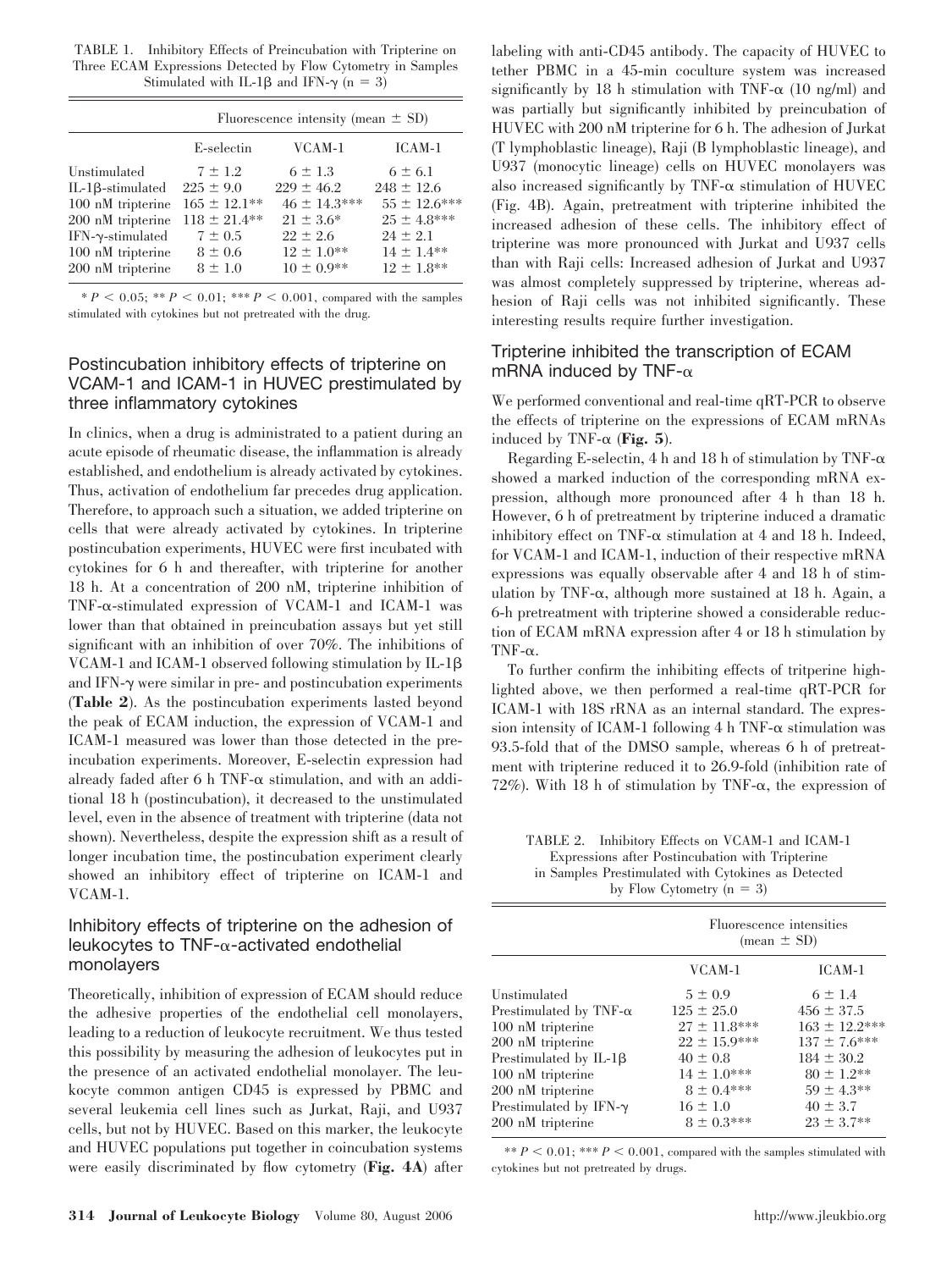

**Fig. 4.** Effects of tripterine on the adhesive interactions between stimulated HUVEC and leukocytes. (A) Dot plots of flow cytometric discrimination of HUVEC and PBMC after 45 min of coincubation and washing, based on the labeling with anti-CD45 antibody. The Jurkat, Raji, and U937 cells were CD45-positive and could therefore be discriminated from HUVEC in the same way as for PBMC. (B) The statistical results of the ratio of leukocytes over HUVEC after coincubation for 45 min. Each bar represented the mean of three independent tests (mean $\pm$ SD, n=3). For each kind of leukocytes observed, before they were subjected to coincubation, HUVEC were incubated with culture medium only (open bars), pretreated with medium containing DMSO at a proper concentration for 6 h and then subjected to 18 h stimulation with TNF- $\alpha$ (dotted bars), or pretreated with 200 nM tripterine for 6 h before stimulation with TNF- $\alpha$  for 18 h (hatched bars).  $\ast$ ,  $P < 0.05$ ;  $\ast \ast$ ,  $P < 0.01$ ;  $\ast \ast \ast$ ,  $P < 0.001$ .

ICAM-1 increased even further, at 349.5-fold that of the DMSO sample. The 6-h pretreatment of tripterine lowered it to 16.4 fold (inhibition rate 95.5%). Tripterine alone had only a negligible effect on the basal expression of ICAM-1 (2.8-fold modulation of intensity compared with the control).

#### Blockade of  $NF$ - $\kappa$ B translocation by tripterine

To address the possible mechanism of action by which tripterine inhibits the  $TNF$ - $\alpha$ -mediated ECAM overexpression, HUVEC were investigated for the nuclear translocation of  $NF-\kappa B$ . The latter was located mainly in the cytoplasm in unstimulated cells. The percentage of NF- $\kappa$ B-labeling intensity in the nuclear versus total cell area accounted for 14.5  $\pm$  $3.8\%$  (mean  $\pm$  sp, n=4; mean of four microscopic fields, each with at least five cells analyzed). However, when investigated after 1 h of stimulation by TNF- $\alpha$ , multiple NF- $\kappa$ B complexes showed a nuclear translocation, as the percentage of NF- $\kappa$ Blabeling intensity in the nuclear area increased up to 52.6  $\pm$ 5.8% (mean $\pm$  sp, n=4),  $P = 0.00003$ . Pretreatment of tripterine for 6 h was shown to efficiently antagonize this nuclear translocation of  $NF-\kappa B$ , as the percentage of  $NF-\kappa B$ -related fluorescence in the nuclear area was decreased to  $22.2 \pm 9.4\%$ (mean  $\pm$  sp, n=4),  $P = 0.00151$ . It is interesting that tripterine itself had no effect on the intracellular distribution of NF- $\kappa B$ , as the percentage of NF- $\kappa$ B-labeling intensity in the nuclear versus total cell area accounted for 18.0  $\pm$  5.0% (mean  $\pm$  sp,  $n=4$ ),  $P = 0.17600$  (**Fig. 6**).

# Comparison between tripterine and a panel of drugs in inhibiting TNF- $\alpha$ -stimulated expression of ECAM

As shown in previous parts of Results, tripterine at nanomolar concentrations dramatically inhibited adhesion molecule expression on endothelial cells stimulated with  $TNF-\alpha$ . Thus, using the same model of TNF- $\alpha$ -stimulated HUVEC, the effects of a panel of drugs currently used as anti-inflammatory treatments were assessed in regard to their capacity to inhibit adhesion molecule expression in HUVEC. For E-selectin, probucol and ibuprofen showed inhibitory effects at 1 mM. Probucol also showed a significant inhibition at concentrations of 400 M (data not shown). In contrast, dexamethasone and methotrexate had no detectable, inhibitory effect on E-selectin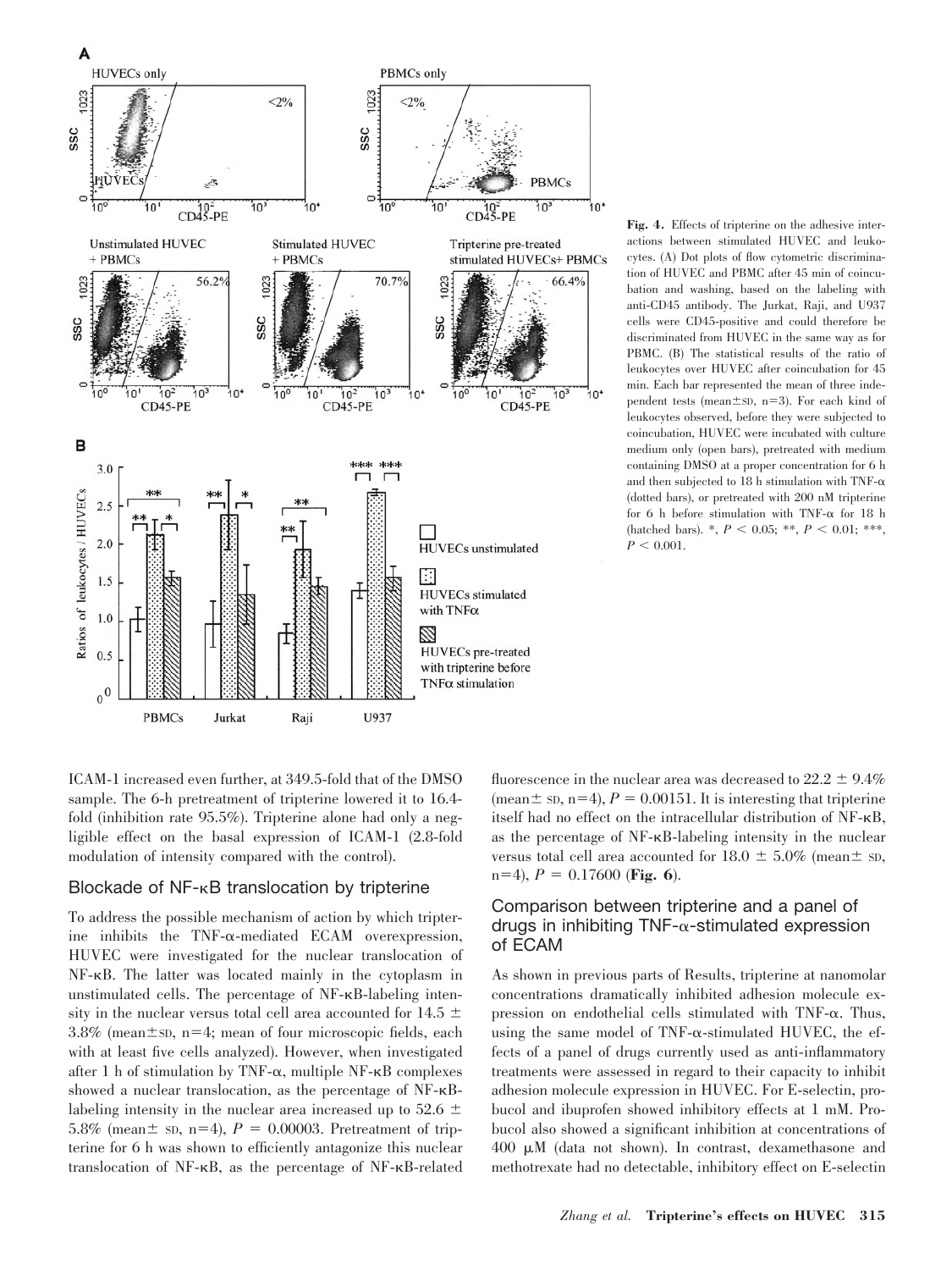**Fig. 5.** Tripterine inhibition of ECAM mRNA expression in HUVEC stimulated by TNF- $\alpha$ . HUVEC with different treatments were harvested and subjected to RNA extraction. Conventional and real-time PCR were performed after RT of extracted RNA. The products of conventional PCR for ECAM and GAPDH are shown with ethidium bromide staining after electrophoresis in 1% agarose gel. In the left panel, each pair of primers produced specific bands with sizes as predicted. In the right panel, the results of the amplification obtained from samples with different treatments are displayed, from left to right, as follows: 18 h of treatment with DMSO; 6 h of pretreatment with DMSO plus 4 h of stimulation with 10 ng/ml TNF- $\alpha$ ; 6 h of pretreatment with 200 nM tripterine plus 4 h of stimulation with 10 ng/ml TNF- $\alpha$ ; 6 h of pretreat-



ment with DMSO plus 18 h of stimulation with 10 ng/ml TNF- $\alpha$ ; 6 h of pretreatment with 200 nM tripterine plus 18 h of treatment with 10 ng/ml TNF- $\alpha$ ; stimulation of cells treated with 200 nM tripterine alone for 18 h.

expression, even at concentrations as high as 1 mM. For VCAM-1, dexamethasone, ibuprofen, and probucol showed inhibitory effects at concentrations of 1 mM. This effect was also significant at doses of 200  $\mu$ M and 400  $\mu$ M for dexamethasone and ibuprofen, respectively (data not shown). Methotrexate had no effect on VCAM-1 expression, even at 1 mM. Finally, for ICAM-1, only ibuprofen had an inhibitory effect at 1 mM (**Fig. 7**). Thus, in this experiment, tripterine was the only molecule being active on all ECAM, at a concentration as low as 200 nM.

# **DISCUSSION**

During the inflammation process, the activation of endothelium by proinflammatory cytokines is a crucial step, as it is directly responsible for the recruitment of the circulating leukocytes and their uptake into the inflamed tissue. This process is self-maintaining, and consequently, pharmacological agents that display a smothering effect on the activation of endothelium should be efficient in anti-inflammatory activity. Here, we

Fig. 6. Blocking of NF-KB translocation by tripterine. HUVEC were cultured on coverslips with culture medium only (control) or pretreated with DMSO or tripterine (200 nM) and then stimulated by TNF- $\alpha$  for 1 h. The cells were fixed and permeabilized, and labeling was performed, first, with an anti-human  $NF$ - $\kappa$ B antibody and then, with a FITClabeled secondary antibody. The nucleus was stained with PI. Eventually, the coverslips were loaded with Mowiol, reversed, and mounted on a slide. The results were observed by implementing fluorescent confocal microscopy, in which NF- $\kappa$ B labeling appears green (top row) and nuclear staining, red (second row from top). Codistribution of NF-KB and nuclear pattern was shown in the third row from the top, and the bottom row is the magnified view of a particular cell indicated in the third row.

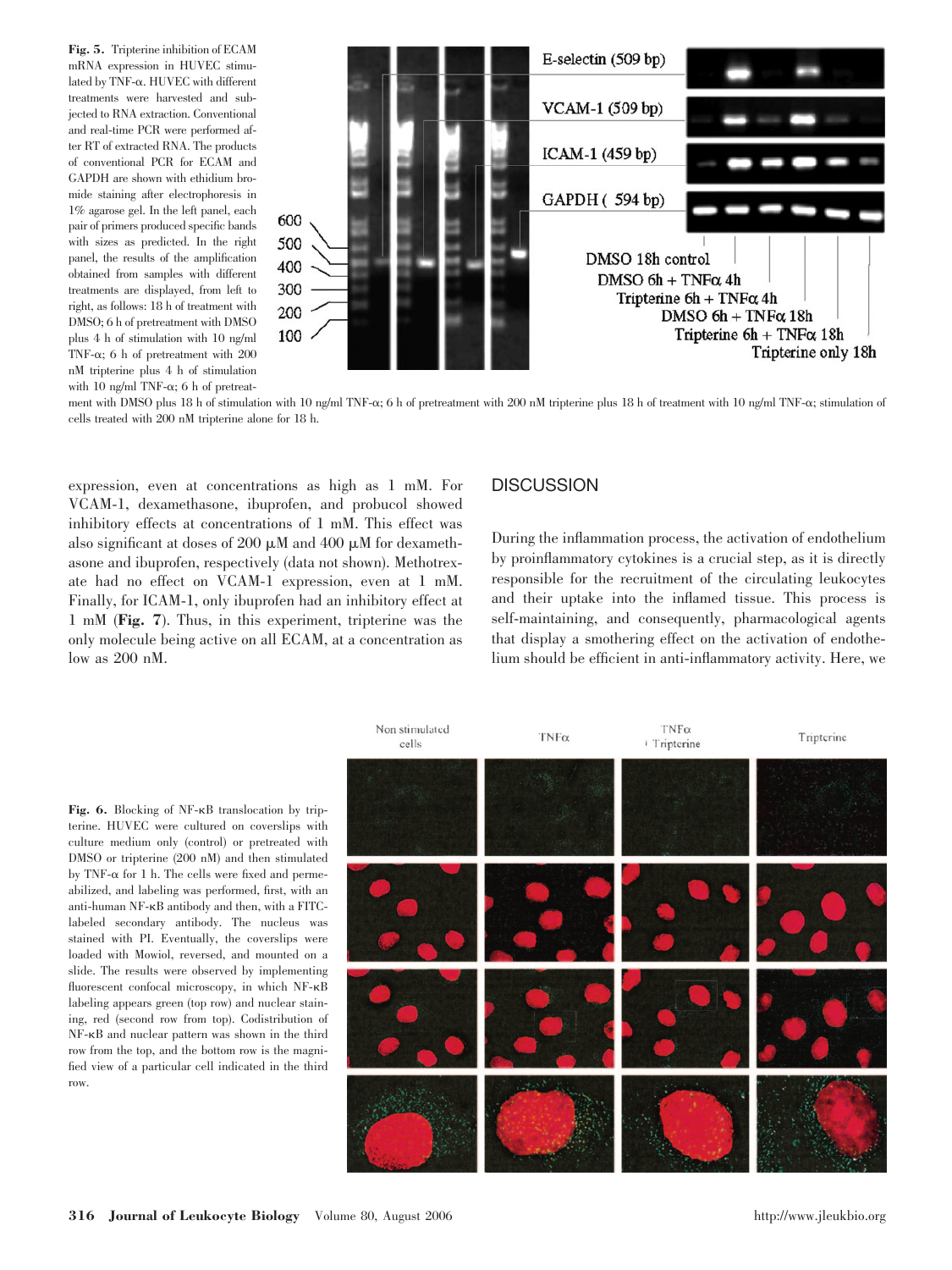

**Fig. 7.** Comparison between tripterine and a panel of anti-inflammatory drugs on the expression of ECAM in HUVEC stimulated by TNF- $\alpha$  as detected by flow cytometry. HUVEC were pretreated with the panel of indicated drugs (medium with corresponding concentration of ethanol as control) or tripterine (with DMSO as control) at the indicated concentrations for 6 h and then subjected to TNF- $\alpha$  stimulation for 4 h (E-selectin) or 18 h (for ICAM-1 and VCAM-1). The relative fluorescence intensities were calculated by calibrating the positive controls (stimulation with TNF- $\alpha$  following pretreatment with control medium containing DMSO or ethanol), the values of which were set as  $100\%, * , P < 0.05; ** , P < 0.001; n = 3.$ 

provide new evidence that tripterine can inhibit the activation of endothelial cells.

Tripterine is extracted from the Chinese plant TWHF, which has been used for thousands of years in China as a remedy against arthritis and other diseases, now identified as autoimmune. In this study, we show that tripterine at nontoxic doses displays a biological activity interfering with the inflammatory activation of vascular endothelium. We have shown that below 600 nM, tripterine did not interfere with HUVEC viability. However, at doses exceeding 600 nM, tripterine inhibits cell proliferation, and toxicity becomes apparent above 1  $\mu$ M. The cytostatic/cytotoxic effect of tripterine may find its application in the anti-tumor field [33–35]. However, in the present study, we have focused on the anti-inflammatory effects of tripterine at nontoxic doses. For this reason, the maximal concentration used in our study was 200 nM.

Tripterine efficiency in inhibiting E-selectin, VCAM-1, and ICAM-1 expression was observed initially in experiments in which HUVEC were preincubated with increasing concentrations of tripterine for 6 h before stimulation with TNF- $\alpha$ . In these conditions, the inhibitory effect was observable at doses as low as 20 nM, and at 200 nM, the inhibition was more than 90% for VCAM-1 and ICAM-1 and 73% for E-selectin. As revealed by this model, the potency of tripterine at nontoxic doses in inhibiting ECAM induction provides a new, possible explanation for its anti-inflammatory actions already observed in animal models [15–19].

During an inflammatory episode, apart from TNF- $\alpha$ , other proinflammatory cytokines such as IFN- $\gamma$  and IL-1 $\beta$  also induce CAM expression in the endothelium. In this study, we show that pre- and postincubation with tripterine is equally effective to block the expression of endothelial CAM induced by theses two cytokines. Thus, it is likely that inhibiting the induction of ECAM by cytokines is a key mechanism of action in the anti-inflammatory effects of tripterine. The fact that this effect was observed with more than one cytokine enforces this hypothesis.

The postincubation tests further demonstrated the potency of tripterine in countering the effects of cytokines. Eventually, these results indicate that tripterine could be useful to treat acute episodes of inflammatory diseases.

We then speculated that one of the functional consequences of the inhibition of surface expressions of ECAM could be the smothering of the increased adhesiveness of leukocytes to activated endothelium. Confirming this hypothesis, we showed that the adhesion of human PBMC or leukemic cell lines to endothelial cells was increased by stimulating the latter, and pretreatment with tripterine could effectively inhibit this augmentation in adhesion. It is interesting to note that these inhibitory effects are dependent on the cell type. The inhibitory effect was maximal on cells with a monocytic phenotype (U937), still significant on cells with a T lymphocytic phenotype (Jurkat), and not significant on cells with features of B lymphocytes (Raji). Further investigation is needed to clarify the observed differences in the activity of tripterine toward monocytes and T and B lymphocytes, respectively. However, as T lymphocytes and monocytes play a fundamental role in regulating inflammation, the results of our functional assay provide further evidence that the anti-inflammatory action of tripterine consists essentially of the inhibition of the activation of endothelium.

We also undertook to clarify the possible mechanisms by which tripterine inhibits the ECAM overexpression described. Moreover, it was reported that during cytokineinduced expression of adhesion molecules, an important involvement of the NF-KB signaling pathway was observable [5–7]. Tripterine had already been shown to inhibit  $NF-\kappa B$ nuclear translocation in monocytes [21]. Here, we propose that in our endothelial model, the blockage of the  $NF-\kappa B$ nuclear translocation may account, at least in part, for tripterine's inhibitory effect on ECAM gene expression. First, the transcription of ECAM genes is NF- $\kappa$ B-dependent. Second, we showed that tripterine inhibits ECAM gene transcription. Third, pretreatment with tripterine inhibits the NF- $\kappa$ B nuclear translocation induced by TNF- $\alpha$ . Yet, given that we observed a potent effect with the postincubation protocol a fortiori, additional intracellular mechanisms are involved in tripterine's activity.

Although here we focused on endothelium, the two major effectors of inflammation, vascular endothelium and most circulating leukocytes, are activated by cytokines in a NF- B-dependent signaling pathway [36]. In addition to the blocking of cytokine-driven NF-KB nuclear translocation in endothelium disclosed here, tripterine might block NF-KB nuclear translocation in leukocytes stimulated by cytokines, as shown in monocytes [21]. Thus, tripterine may achieve its potent, anti-inflammatory action on both cell types concomitantly.

Finally, the inhibitory effect of tripterine was particularly striking when compared with other well-known, anti-inflammatory drugs such as methotrexate, dexamethasone, probucol, and ibuprofen. In the same experimental conditions, i.e., HUVEC stimulated by TNF- $\alpha$ , tripterine was the only molecule being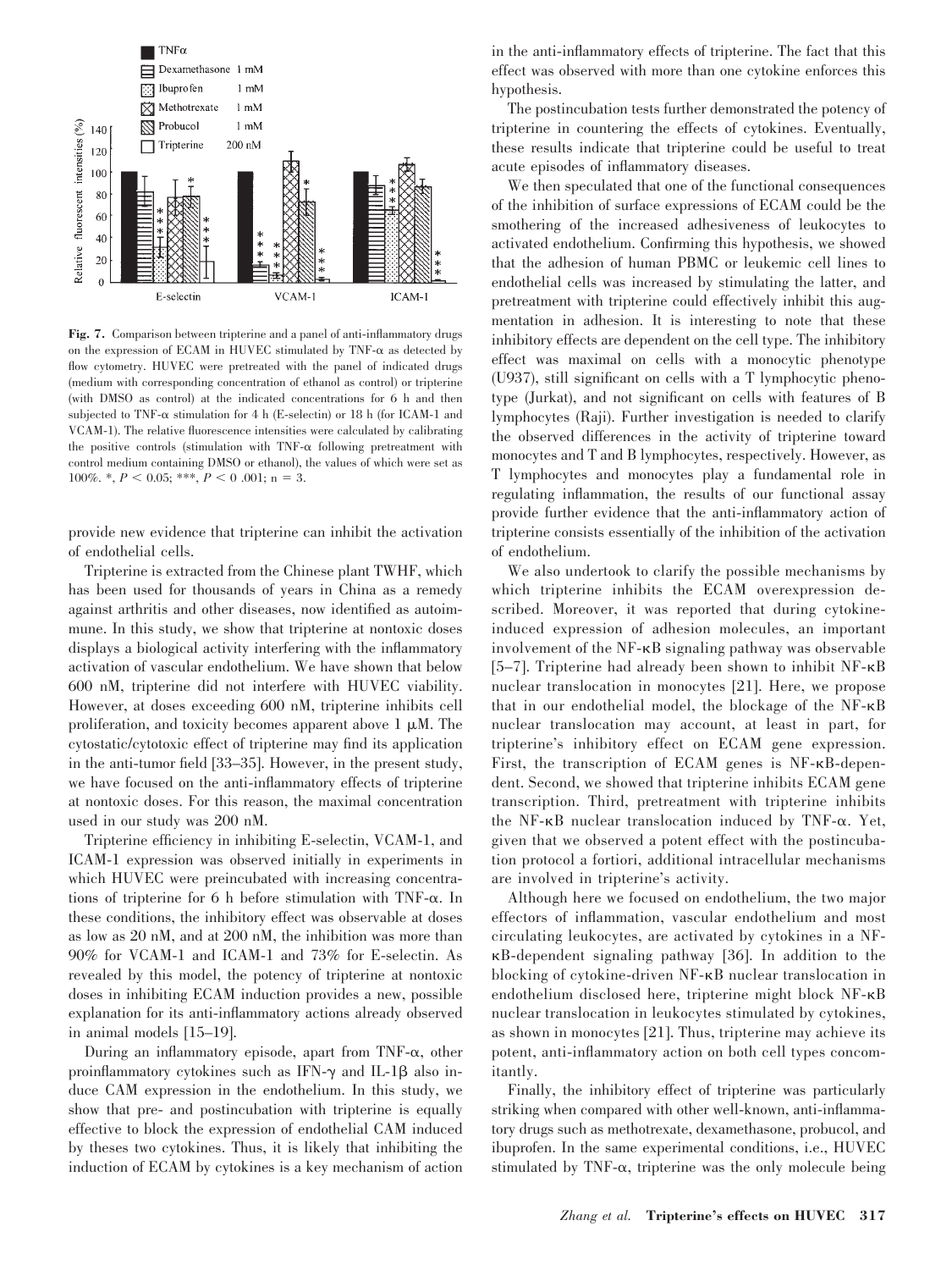active on all ECAM, at a concentration as low as 200 nM. The other three drugs could only inhibit one or two of the three ECAM but at doses at least one thousand times that of tripterine. It is interesting that we observed that at the dose of 1 mM, methotrexate increased the CAM expression in HUVEC, thus potentially displaying a proinflammatory effect. This indicates that among molecules displaying anti-inflammatory effects, tripterine is most specifically targeting activated endothelium. This specific effect places tripterine as a potential a new chemical entity in anti-inflammatory activity.

In this context, as tripterine and the anti-inflammatory drugs tested act on different targets, they could be combined to achieve a higher anti-inflammatory action. Indeed, TWHF, from which tripterine is extracted, was reported to act synergistically with glucocorticoids in autoimmune disease and even to be effective in patients insensitive to glucocorticoid treatment alone [37].

Endothelial activation by cytokines plays a fundamental role in the inflammation process. Here, we showed for the first time that tripterine, at nanomolar doses, could strongly inhibit the expression of ECAM triggered by different proinflammatory cytokines in human endothelium. Tripterine also reduced adhesion of leukocytes, especially monocytes and T lymphocytes, to activated human endothelium, casting a new light on its documented, in vivo, anti-inflammatory effects [15, 16, 18, 19]. In conclusion, based on the effects reported here, tripterine conjugated with its antioxidant and anticytokine effects, could affect the inflammatory process at multiple steps, thus deserving further investigation in the perspective of developing a potential new, anti-inflammatory drug.

## ACKNOWLEDGMENTS

D-h. Z. is a member of the France-Chinese Post-Doc Exchange Program, supported by La Fondation Franco-Chinoise Pour la Science et ses Applications. We thank Dr. Franck Chiappini and Dr. Carla Gentile for their technical assistance during this work.

#### **REFERENCES**

- 1. Luscinskas, F., Gimbrone, M. (1996) Endothelial-dependent mechanisms in chronic inflammatory leukocytes recruitment. *Annu. Rev. Med.* **47,** 413–421.
- 2. Meager, A. (1999) Cytokine regulation of cellular adhesion molecule expression in inflammation. *Cytokine Growth Factor Rev.* **10,** 27–39.
- 3. Szmitko, P., Wang, C., Weisel, R., d'Almeida, J., Anderson, T., Verma, S. (2003) New markers of inflammation and endothelial cell activation: part I. *Circulation* **108,** 1917–1923.
- 4. d'Alessio, P. (2001) Endothelium as pharmacological target. *Curr. Opin. Investig. Drugs* **2,** 1720–1724.
- 5. Neish, A., Williams, A., Palmer, H., Whitley, M., Collins, T. (1992) Functional analysis of the human vascular cell adhesion molecule 1 promoter. *J. Exp. Med.* **176,** 1583–1593.
- 6. Schindler, U., Baichwal, V. (1994) Three NF-B binding sites in the human E-selectin gene required for maximal  $TNF\alpha$ -induced expression. *Mol. Cell. Biol.* **14,** 5820–5831.
- 7. Ledebur, H., Parks, T. (1995) Transcriptional regulation of the intercellular adhesion molecule-1 gene by inflammatory cytokines in human endothelial cells. Essential roles of a variant NF-KB and p65 homodimers. *J. Biol. Chem.* **270,** 933–943.
- 8. Weber, C., Erl, W., Pietsch, A., Weber, P. (1995) Aspirin inhibits NF-KB mobilization and monocyte adhesion in stimulation human endothelial cells. *Circulation* **91,** 1914–1917.
- 9. Pierce, J., Read, M., Ding, H., Luscinskas, F., Collins, T. (1996) Salicylates inhibit I $\kappa$ B- $\alpha$  phosphorylation, endothelial-leukocyte adhesion molecule expression, and neutrophil transmigration. *J. Immunol.* **156,** 3961– 3969.
- 10. Pierce, J., Schoenleber, R., Jesmok, G., Best, J., Moore, S., Collins, T., Gerritsen, M. (1997) Novel inhibitors of cytokine-induced  $I\kappa B$ - $\alpha$  phosphorylation and endothelial cell adhesion molecule expression show antiinflammatory effects in vivo. *J. Biol. Chem.* **272,** 21096–21103.
- 11. Dagia, N., Goetz, D. (2003) A proteasome inhibitor reduces concurrent, sequential, and long-term IL-1 and TNF $\alpha$ -induced ECAM expression and adhesion. *Am. J. Physiol. Cell Physiol.* **285,** C813–C822.
- 12. Chou, T., Mei, P. (1936) Study on Chinese herb Lei Gong Teng, Tripterygium wilfordii Hook f. I. The coloring substance and the sugars. *Chin. J. Physiol.* **10,** 529–534.
- 13. Calixto, J., Campos, M., Otuki, M., Santos, A. (2004) Anti-inflammatory compounds of plant origin. Part II: modulation of pro-inflammatory cytokines, chemokines and adhesion molecules. *Planta Med.* **70,** 93–103.
- 14. Guo, J. L., Yuan, S. X., Wang, X. C., Xu, S. X., Li, D. (1981) Tripterygium wilfordii Hook f in rheumatoid arthritis and ankylosing spondylitis. Preliminary report. *Chin. Med. J. (Engl.)* **94,** 405–412.
- 15. Li, H., Jia, Y., Pan, Y., Pan, D., Li, D., Zhang, L. (1997) Effect of tripterine on collagen-induced arthritis in rats. *Zhongguo Yao Li Xue Bao* **18,** 270–273.
- 16. Allison, A. C., Cacabelos, R., Lombardi, V. R., Alvarez, X. A., Vigo, C. (2001) Celastrol, a potent anti-oxidant and anti-inflammatory drug, as a possible treatment for Alzheimer's disease. *Prog. Neuropsychopharmacol. Biol. Psychiatry* **25,** 1341–1357.
- 17. Liu, R., Liu, Z., Li, Q., Qiu, Z., Lu, H., Yang, Z., Hong, G. (2004) The experimental study on the inhibitory effect of tripterine on airway inflammation in asthmatic mice. *Zhonghua Jie He He Hu Xi Za Zhi* **27,** 165–168.
- 18. Xu, X., Wu, Z., Xu, C., Ren, Y., Ge, Y. (2003) Observation on serum anti-double-stranded DNA antibodies of tripterine in systemic lupus erythematosus of (NZBxW)F1 mice. *Ann. Rheum. Dis.* **62,** 377–378.
- 19. Li, H., Zhang, Y., Huang, X., Sun, Y., Jia, Y., Li, D. (2005) Beneficial effect of tripterine on systemic lupus erythematosus induced by active chromatin in BALB/c mice. *Eur. J. Pharmacol.* **512,** 231–237.
- 20. Huang, F., Chan, W., Moriarty, K., Zhang, D., Chang, M., He, W., Yu, K., Zilberstein, A. (1998) Novel cytokine release inhibitors. Part I: triterpenes. *Bioorg. Med. Chem. Lett.* **8,** 1883–1886.
- 21. Pinna, G., Fiorucci, M., Reimund, J., Taquet, N., Arondel, Y., Muller, C. (2004) Celastrol inhibits pro-inflammatory cytokine secretion in Crohn's disease biopsies. *Biochem. Biophys. Res. Commun.* **322,** 778–786.
- 22. Jin, H. Z., Hwang, B. Y., Kim, H. S., Lee, J. H., Kim, Y. H., Lee, J. J. (2002) Antiinflammatory constituents of *Celastrus orbiculatus* inhibit the NF- $\kappa$ B activation and NO production. *J. Nat. Prod.* 65, 89-91.
- 23. Morota, T., Yang, C., Ogino, T., Qin, W., Katsuhara, T., Xu, L., Komatsu, Y., Miao, K., Maruno, M., Yang, B. (1995) A-friedo-24-noroleanane triterpenoids from *Tripterigium wilfordii. Phytochemistry* **39,** 1159–1163.
- 24. Marconi, A., Darquenne, S., Boulmerka, A., Mosnier, M., d'Alessio, P. (2003) Naftidrofuryl-driven regulation of endothelial ICAM-1 involves nitric oxide. *Free Radic. Biol. Med.* **34,** 616–625.
- 25. Kapiotis, S., Sengoelge, G., Sperr, W., Baghestaian, M., Quehenberger, P., Bebec, D., Li, S., Menzel, E., Mühl, A., Zapolska, D., Virgolini, I., Valent, P., Speiser, W. (1996) Ibuprofen inhibits pyrogen-dependent expression of VCAM-1 and ICAM-1 on human endothelial cells. *Life Sci.* **58,** 2167– 2181.
- 26. Zapolska-Downar, D., Zapolski-Downar, A., Markiewski, M., Ciechanowicz, A., Kaczmarczyk, M., Naruszewicz, M. (2001) Selective inhibition by probucol of vascular cell adhesion molecule-1 (VCAM-1) expression in human vascular endothelial cells. *Atherosclerosis* **155,** 123–130.
- 27. Chen, W., Lee, J., Hsien, W. (2002) Effects of dexamethasone and sex hormones on cytokine-induced cellular adhesion molecule expression in human endothelial cells. *Eur. J. Dermatol.* **12,** 445–448.
- 28. Yamasaki, E., Soma, Y., Kawa, Y., Mizoguchi, M. (2003) Methotrexate inhibits proliferation and regulation of the expression of ICAM-1 and VCAM-1 by culture human umbilical vein endothelial cells. *Br. J. Dermatol.* **149,** 30–38.
- 29. Korlipara, L., Leon, M., Rix, D., Douglas, M., Gibbs, P., Bassendine, M., Kirby, J. (1996) Development of a flow cytometric assay to quantify lymphocyte adhesion to cytokine-stimulated human endothelial and biliary epithelial cells. *J. Immunol. Methods* **191,** 121–130.
- 30. Zhang, X., Kelemen, S., Eisen, H. (2000) Quantitative assessment of cell adhesion molecule gene expression in endomyocardial biopsy specimens